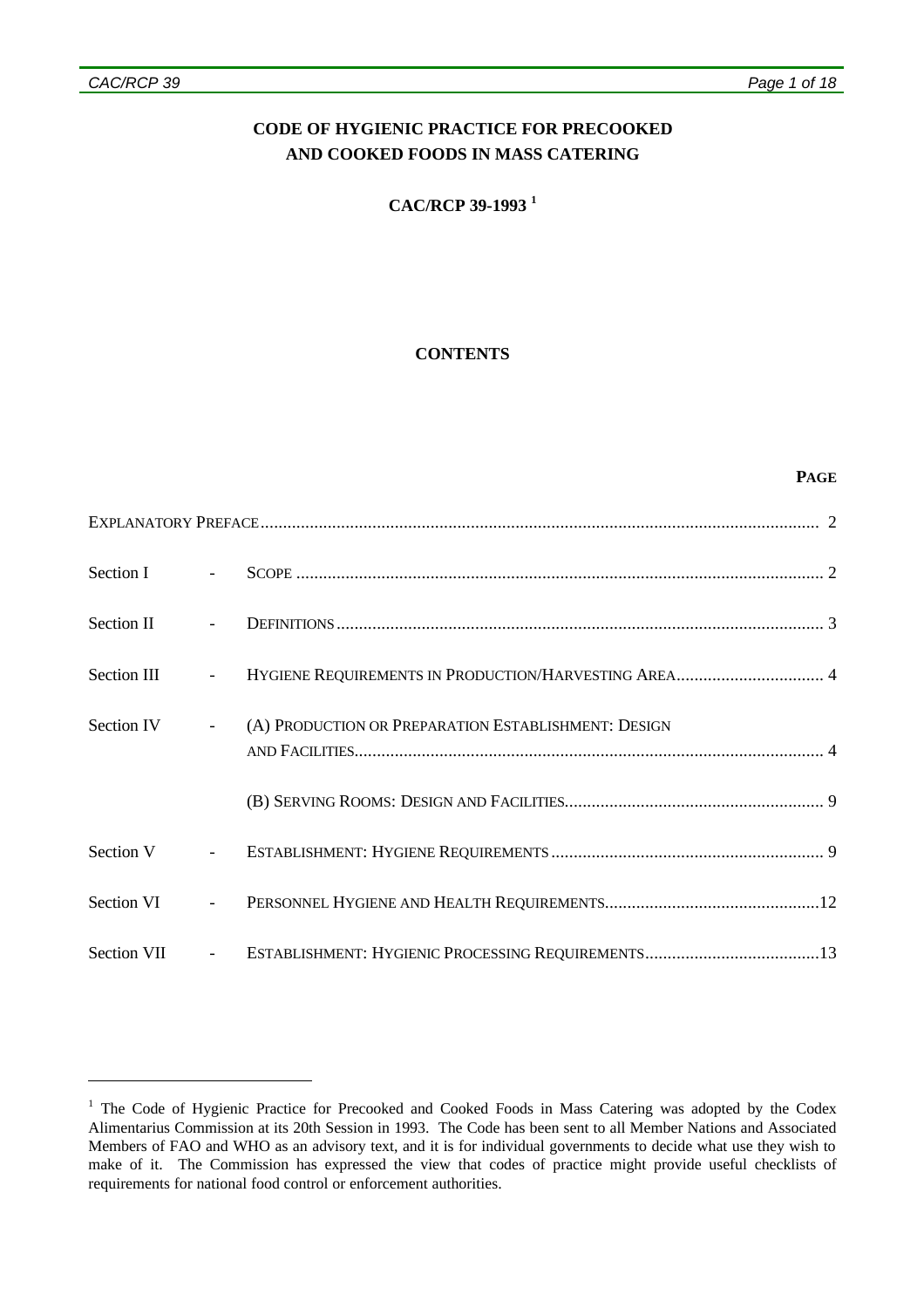## **CODE OF HYGIENIC PRACTICE FOR PRECOOKED AND COOKED FOODS IN MASS CATERING**

## **CAC/RCP 39-1993**

### **EXPLANATORY PREFACE**

- A. This Code has, as far as possible, been made consistent with the format and content of the General Principles of Food Hygiene.
- B. The need for this Code is based on the following considerations:
	- 1. Epidemiological data show that many outbreaks of food poisoning are caused by food produced in mass catering.
	- 2. Large-scale catering operations are particularly hazardous because of the way the food is stored and handled.
	- 3. Outbreaks can involve large numbers of people.
	- 4. Persons fed by mass catering are often especially vulnerable for instance children, the elderly and hospital patients, especially those who are immuno-compromised.
- C. The Hazard Analysis Critical Control Point (HACCP) system has been applied to the Code.

The HACCP System consists of:

- 1. An assessment of hazards associated with growing, harvesting, processing/manufacturing, marketing, preparation and/or use of a given raw material or food product.
- 2. Determination of critical control points required to control any identified hazard(s).
- 3. Establishment of procedures to monitor critical control points.

The critical control points have been identified in the Code and explanatory notes describing the risk and giving the type and frequency of controls to be applied, have been inserted in connection with the relevant paragraphs. (CCP - Notes) WHO/ICMSF 1982. Report of the WHO/ICMSF Meeting on Hazard Analysis, Critical Control Point System in Food Hygiene. World Health Organization VPH 82/37, Geneva, and also the ICMSF handbook on the principles and application of HACCP).

D. Properly trained inspectors and personnel and an adequate sanitary infrastructure are necessary in order to implement the Code satisfactorily.

### **SECTION I - SCOPE**

1. This Code deals with the hygienic requirements for cooking raw foods and handling cooked and precooked foods intended for feeding large groups of people, such as children in schools, the elderly either in old peoples homes or by means of "meals on wheels", patients in nursing homes and hospitals, persons in prisons, schools and similar institutions. These categories of people are supplied as groups with the same types of foods. In this social type of mass catering the consumer has limited choice in the food, he or she eats.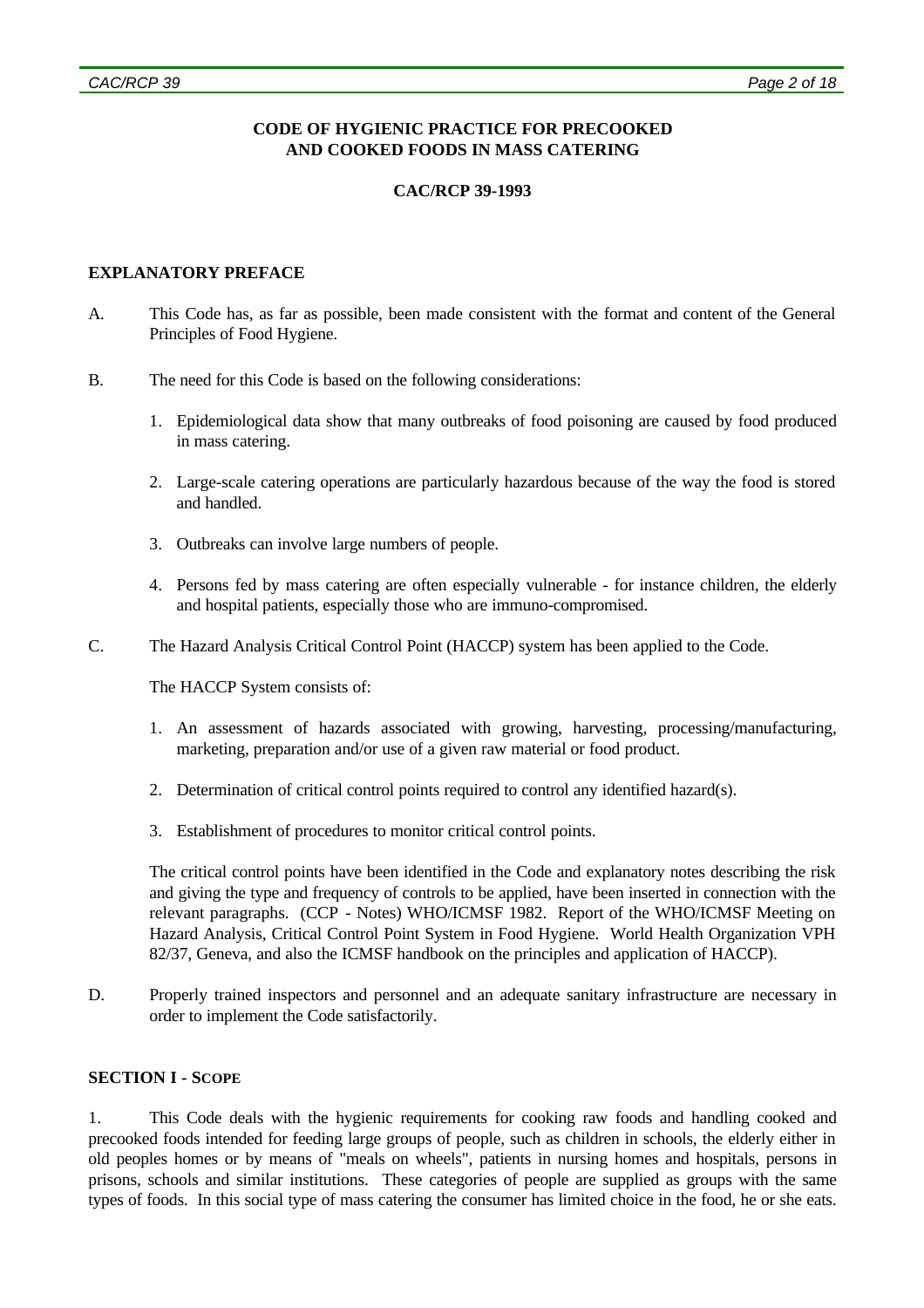This Code is not intended for industrial production of complete meals, but may give guidance on specific points to those who are involved. For reasons of simplicity, foods served raw to the consumer, are not included. This does not necessarily mean that these foods will not constitute a hazard to health.

2. The foods covered in this code are defined at Section II paragraphs 2.6.a and 2.6.b. The information in the following paragraphs refers only to precooked foods as defined at paragraphs 2.6.b: Paragraphs 4.3.14.2, 4.3.14.3, 4.3.19.2, 7.6, 7.7, 7.8, 7.9.4 and 7.9.5.

### **SECTION II - DEFINITIONS**

2. For the purposes of this Code the following expressions have the meaning stated:

2.1 *Catering* - the preparation, storage and, where appropriate, delivery of food for consumption by the consumer at the place of preparation or at a satellite unit.

2.2 *Catering Establishment* - a kitchen where food is prepared or reheated for catering.

2.3 *Chilled Food* - product intended to be maintained at temperatures not exceeding 4°C in any part of the product and stored for no longer than five days.

2.4 *Cleaning* - the removal of soil, food residues, dust, grease or other objectionable matter.

2.5 *Contamination* - the occurrence of any objectionable matter in the product.

2.6 a) *Cooked Food* - foods cooked and kept hot or reheated and kept hot for serving to the consumer.

b) *Precooked Foods* - foods cooked, rapidly chilled and kept refrigerated or frozen.

2.7 *Disinfection* - the reduction, without adversely affecting the food by means of hygienically satisfactory chemical agents or physical methods, of the number of micro-organisms to a level that will not lead to harmful contamination of food.

2.8 *Establishment* - any building(s) or areas(s) in which food is handled after harvesting and the surroundings under the control of the same management.

2.9 *Food Handling* - any operation in the preparation, processing, cooking, packaging, storage, transport, distribution and service of food.

2.10 *Food Handler* - every person handling or coming into contact with food, or with any equipment or utensil used in food handling.

2.11 *Food Hygiene* - all measures necessary to ensure the safety, soundness and wholesomeness of food at all stages from its growth, production or manufacture until its final serving to individuals.

2.12 *Frozen Food* - product maintained at a temperature equal to or below -18°C in any part of the product.

2.13 *Lot* - a definitive quantity of a cooked or pre-cooked food produced under essentially the same conditions at the same time.

2.14 *Mass Catering* - the preparation, storage and/or delivery and serving of food to a large number of people.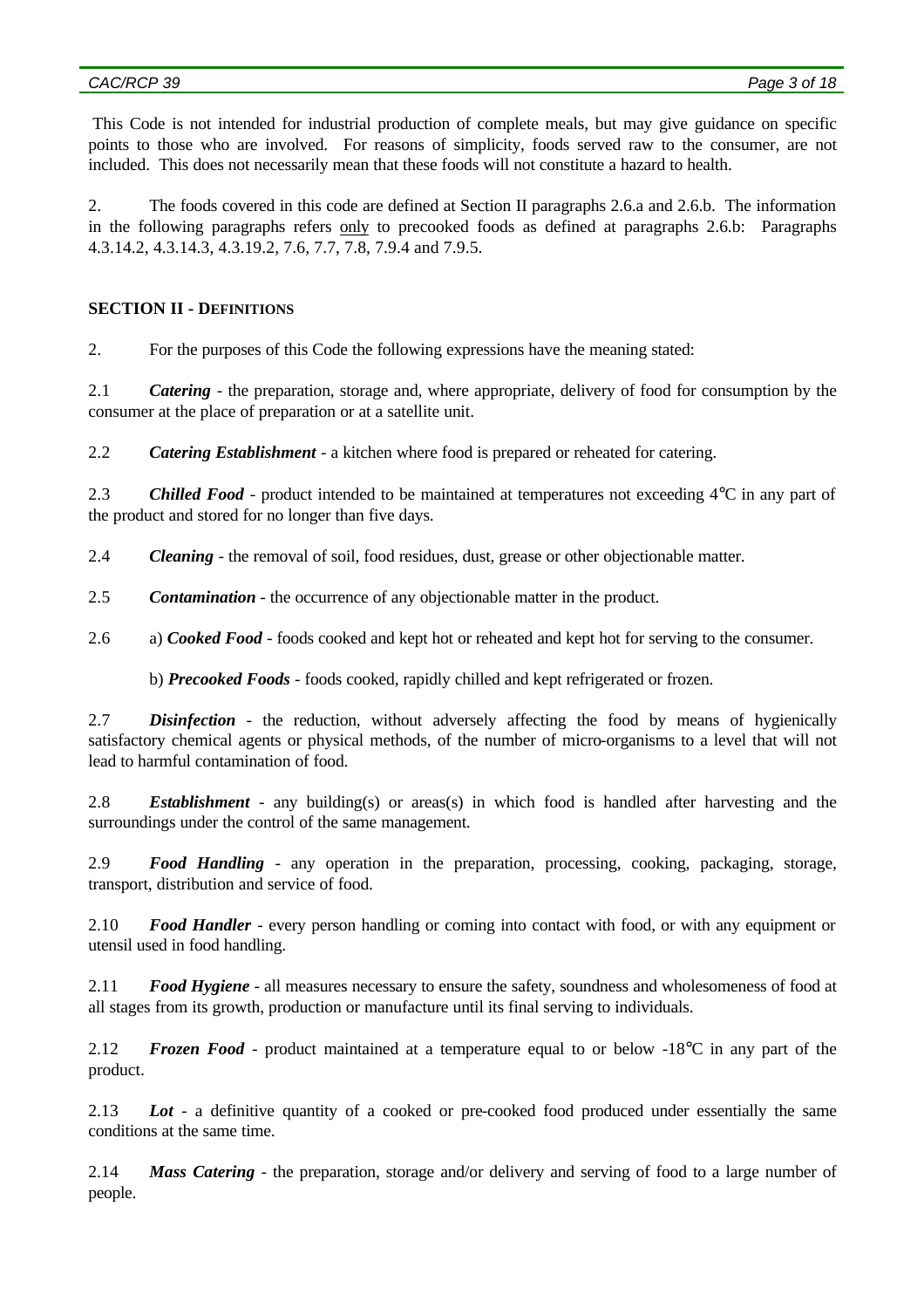2.15 *Packaging Material* - any containers such as cans, bottles, cartons, boxes, cases and sacks, or wrapping and covering material such as foil, film, metal, paper, wax-paper and cloth.

2.16 *Pests* - Insects, birds, rodents and any other animal capable of directly or indirectly contaminating food.

2.17 *Meal Assembly* - composing or placing food for one person in or on a suitable container, where it will be kept until delivery to the consumer.

2.18 *Portioning* - division of food before or after cooking into single or multiple portions.

2.19 *Potentially Hazardous Food* - food capable of supporting rapid and progressive growth of infectious or toxigenic microorganisms.

### **SECTION III - HYGIENE REQUIREMENTS IN PRODUCTION/HARVESTING AREA**

Are not covered in this Code.

For raw material Requirements: See Section VII.

### **SECTION IV -(A) PRODUCTION OR PREPARATION ESTABLISHMENT: DESIGN AND FACILITIES**

This section covers the areas where the food is prepared, cooked, chilled, frozen and stored.

4.1 *Location* - Establishments should be located in areas which are free from objectionable odours, smoke, dust or other contaminants and are not subject to flooding.

4.2 *Roadways and areas used by wheeled traffic* - Roadways and areas serving the establishment which are within its boundaries or in its immediate vicinity should have a hard paved surface suitable for wheeled traffic. There should be adequate drainage and provision should be made to allow for cleaning.

## 4.3 **Buildings and facilities**

4.3.1 Buildings and facilities should be of sound construction and maintained in good repair. All construction materials should be such that they do not transmit any undesirable substances to the food.

4.3.2 Adequate working space should be provided to allow for satisfactory performance of all operations.

4.3.3 Buildings and facilities should be designed to permit easy and adequate cleaning and to facilitate proper supervision of food hygiene.

4.3.4 Building and facilities should be designed to prevent the entrance and harbouring of pests and the entry of environmental contaminants such as smoke, dust, etc.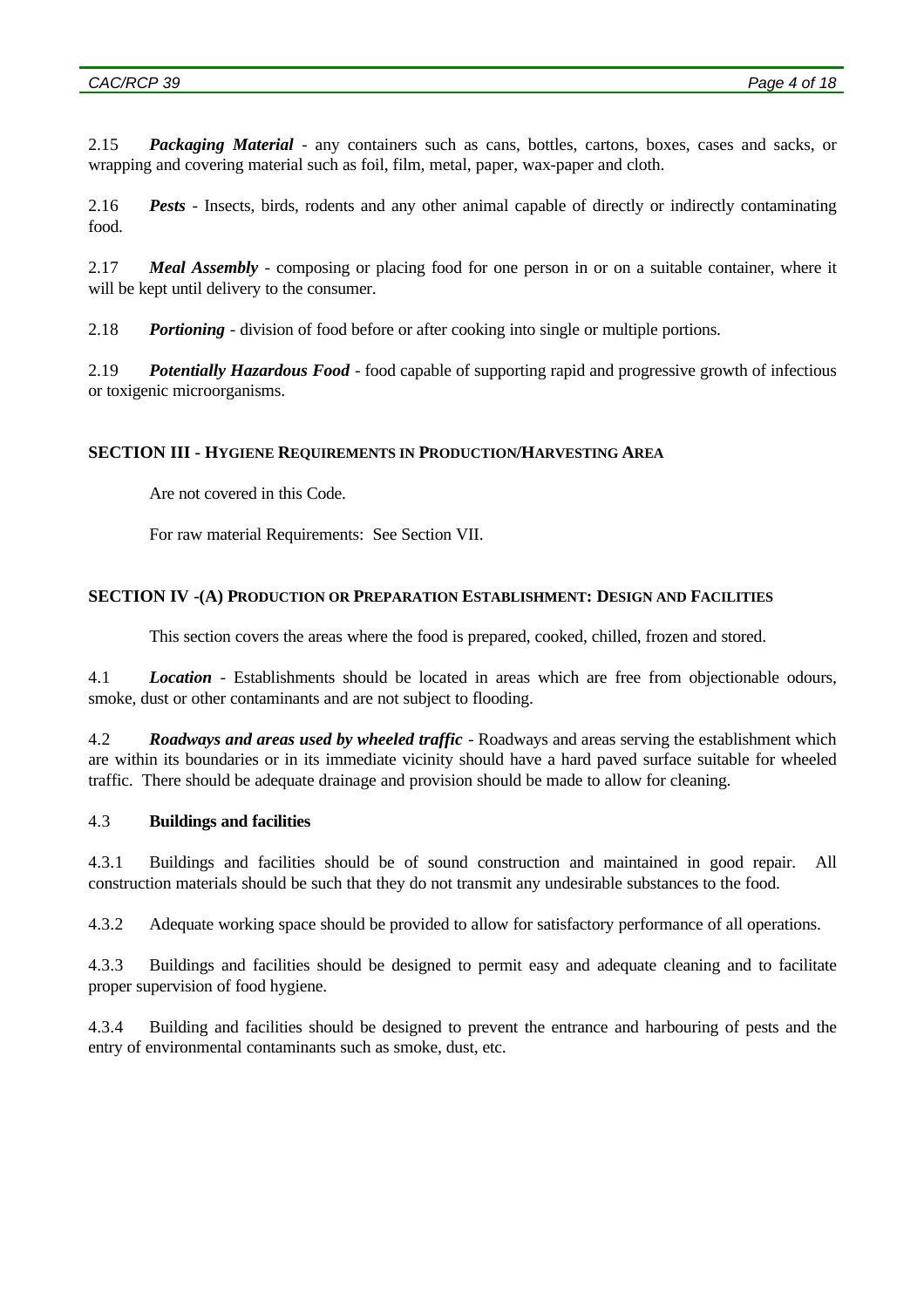4.3.5 Buildings and facilities should be designed to provide separation, by partition, location or other effective means, between those operations which may cause cross contamination.

*Note: Cross-contamination is an important factor that contributes to foodborne outbreaks. Food can be contaminated with harmful organisms after cooking sometimes from a food handler, and often directly or indirectly from raw food. Operations such as the cleaning and washing of vegetables, the washing up of equipment, utensils, crockery and cutlery, and the unpacking, storage or refrigeration of raw materials should be performed in separate rooms or locations especially designed for that purpose. Managers and food inspectors should regularly check that the separation principle is properly applied. (See also CCP-Note in 4.4.1)*

4.3.6 Buildings and facilities should be designed to facilitate hygienic operations by means of a controlled and regulated flow in the process from the arrival of the raw material at the premises to the finished product, and should provide for appropriate temperature for the process and product.

- 4.3.7 In food handling areas:
- *Floors*, where appropriate, should be of waterproof, non-absorbent, washable, and non-slip materials without crevices, and should be easy to clean and disinfect. Where appropriate, floors should slope sufficiently for liquids to drain to trapped outlets.
- *Walls*, where appropriate, should be of waterproof, non-absorbent and washable sealed materials and should be light coloured. Up to a height appropriate for the operation they should be smooth and without crevices, and should be easy to clean and disinfect. Where appropriate, angles between walls, between walls and floors, and between walls and ceilings should be sealed and coved to facilitate cleaning.
- *Ceilings* should be designed, constructed and finished to prevent accumulation of dirt and minimize condensation, mould development and flaking, and should be easy to clean.
- *Windows* and other openings should be constructed to avoid accumulation of dirt and those which open should be fitted with insect-proof screens. Screens should be easily movable for cleaning and kept in good repair. Internal window sills, if present, should be sloped to prevent use as shelves.
- *Doors* should have smooth, non-absorbent surfaces and, be self-closing and close fitting.
- *Stairs, lift cages and auxiliary structures* such as platforms, ladders, chutes, should be situated and constructed to prevent contamination to food. Chutes should be constructed with inspection and cleaning hatches.

4.3.8 In food handling areas all overhead structures and fittings should be installed in a manner to avoid contamination directly or indirectly of food and raw materials by condensation and drip, and should not hamper cleaning operations. They should be insulated where appropriate and be so designed and finished as to prevent the accumulation of dirt and to minimize condensation, mould development and flaking. They should be easy to clean.

4.3.9 Living quarters, toilets and areas where animals are kept should be completely separated from and should not open directly into food handling areas.

4.3.10 Where appropriate, establishments should be designed so that access can be controlled.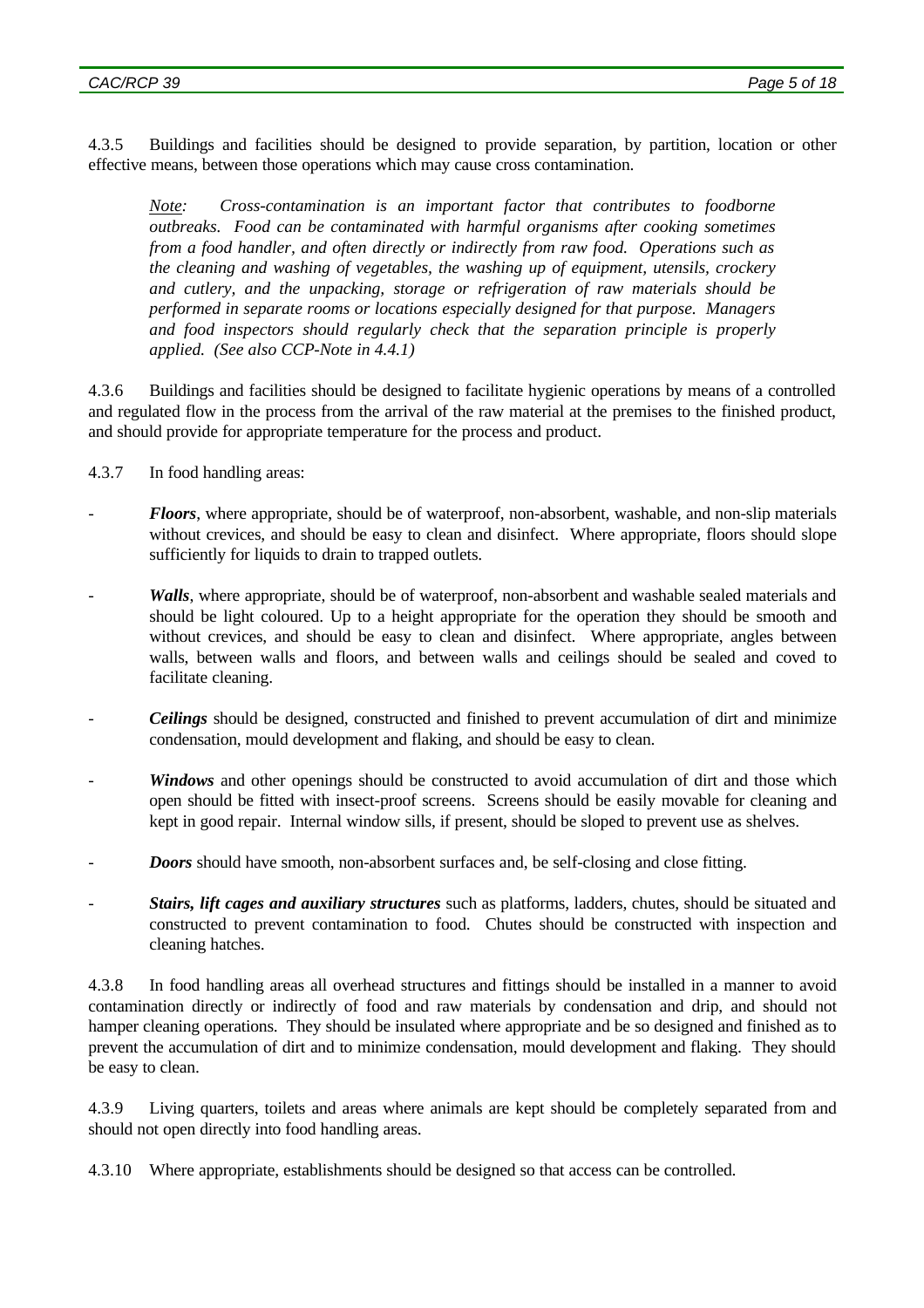4.3.11 The use of material which cannot be adequately cleaned and disinfected, such as wood, should be avoided unless its use would clearly not be a source of contamination.

### 4.3.12 **Water Supply**

4.3.12.1 An ample supply of water, in compliance with the WHO "Guidelines for Drinking Water Quality", under adequate pressure and of suitable temperature should be available with adequate facilities for its storage, where necessary, and distribution, and with adequate protection against contamination.

*Note: Samples should be taken regularly, but the frequency should depend upon the origin and the usage of the water, e.g. more frequent from private supplies than from public supplies. Chlorine or other suitable disinfectants may be used. If chlorination has been employed checks should be made daily by chemical tests for available chlorine. The point of sampling should preferably be at the point of usage, but occasionally it would be useful to sample at the point of entry of the water to the establishment.*

4.3.12.2 There should be a system to ensure an adequate supply of hot potable water.

4.3.12.3 *Ice* shall be made from potable water and should be manufactured, handled and stored so as to protect it from contamination.

4.3.12.4 *Steam* used in direct contact with food or food contact surfaces should contain no substance which may be hazardous to health or may contaminate the food.

4.3.12.5 *Non-potable water* used for steam production, refrigeration, fire control and other similar purposes not connected with food should be carried in completely separate lines, identifiable preferably by colour, and with no cross-connection with or back-siphonage into the system carrying potable water.

4.3.13 *Effluent and waste disposal*. Establishments should have an efficient effluent and waste disposal system which should at all times be maintained in good order and repair. All effluent lines (including sewer systems) should be constructed to avoid contamination of potable water supplies. All wastepipes should be properly trapped and lead to a drain.

### 4.3.14 **Refrigeration**

4.3.14.1 Establishments should have refrigerating and/or freezing cabinets large enough to accommodate raw materials at adequate temperature in order to comply with the requirements of Section 7.1.4 and 7.1.5.

*Note: Cross contamination of pathogens from raw commodities to prepared foods frequently occurs in the refrigerator. Therefore, raw foods, particularly meat, poultry, liquid egg products, fish and shellfish, must be strictly separated from prepared foods, preferably by the use of different refrigerators.*

4.3.14.2 Establishments should have refrigerating and/or freezing cabinets or equipment (freeze tunnel) for chilling and/or freezing in order to comply with requirements of Sections 7.7 and 7.8.

*Note: A specially designed rapid chilling system is desirable. Rapid chilling or freezing of large quantities of food requires proper equipment capable of extracting the heat rapidly from the largest quantity of food likely to be produced.*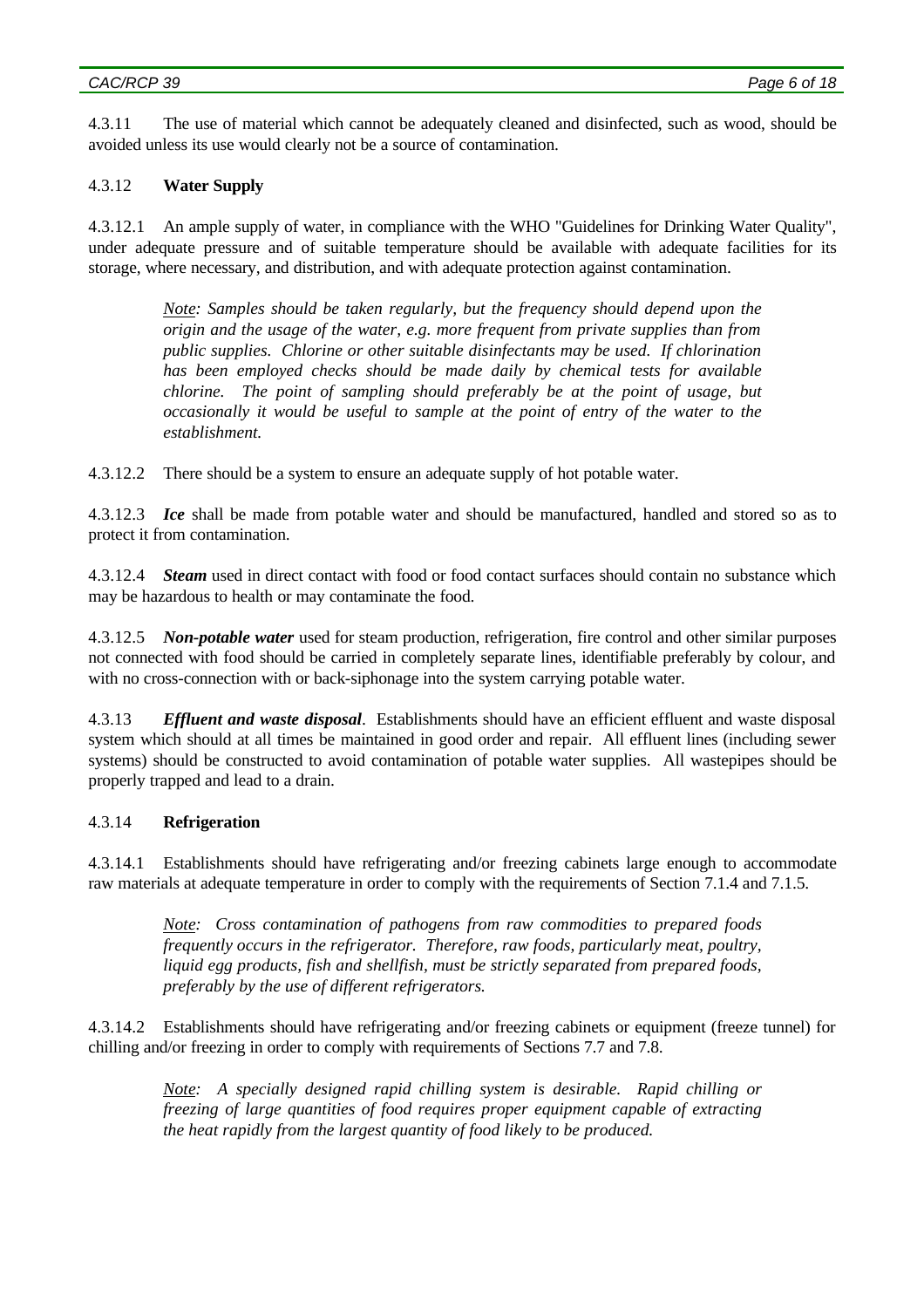4.3.14.3 Establishments should also have refrigerating and/or freezing cabinets or equipment for chilled and/or frozen storage of prepared food corresponding to thee maximum daily activity of the establishment and in order to comply with requirements of Sections 7.7 and 7.8.

4.3.14.4 All refrigerated spaces should be equipped with temperature measurement devices. Where appropriate the use of temperature recording devices is recommended. They should be clearly visible when used and should be placed in a manner to record the maximum temperature of the refrigerated space as accurately as possible. If possible cabinets for chilled and or/frozen storage of food should be equipped with temperature alarms.

*Note: The accuracy of the temperature-recording devices should be checked at regular intervals and tested for accuracy against a standard thermometer of known accuracy. Such tests should be performed prior to installation, and at least once a year thereafter or more frequently as may be necessary to assure their accuracy. A dated record of such tests should be kept.*

### 4.3.15 **Changing facilities and toilets**

Adequate, suitable, and conveniently located changing facilities and toilets should be provided in all establishments. Toilets should be designed to ensure hygienic removal of waste matter. These areas should be well lit, ventilated and appropriately heated and should not open directly on to food handling areas. Hand washing facilities with warm or hot and cold water, a suitable hand-cleaning preparation, and with suitable hygienic means of drying hands, should be provided adjacent to toilets and positioned so that the employee must pass them when returning to the processing area. Where hot and cold water are available mixing taps should be provided. Where paper towels are used, a sufficient number of dispensers and receptacles should be provided near to each washing facility. Taps of a non-hand operable type are desirable. Notices should be posted directing personnel to wash their hands after using the toilet.

### 4.3.16 **Hand washing facilities in processing areas**

Adequate and conveniently located facilities for hand washing and drying should be provided wherever the process demands. Where appropriate, facilities for hand disinfection should also be provided. Warm or hot and cold water and suitable hand-cleaning preparation should be provided. Where hot and cold water are available mixing taps should be provided. There should be suitable hygienic means of drying hands. Where paper towels are used, a sufficient number of dispensers and receptacles should be provided adjacent to each washing facility. Taps of a non-hand operable type are preferable. The facilities should be furnished with properly trapped waste pipies leading to drains.

## 4.3.17 **Disinfection facilities**

Where appropriate adequate facilities for cleaning and disinfection of working implements and equipment should be provided. These facilities should be constructed of corrosion resistant materials, capable of being easily cleaned, and should be fitted with suitable means of supplying hot and cold water in sufficient quantities.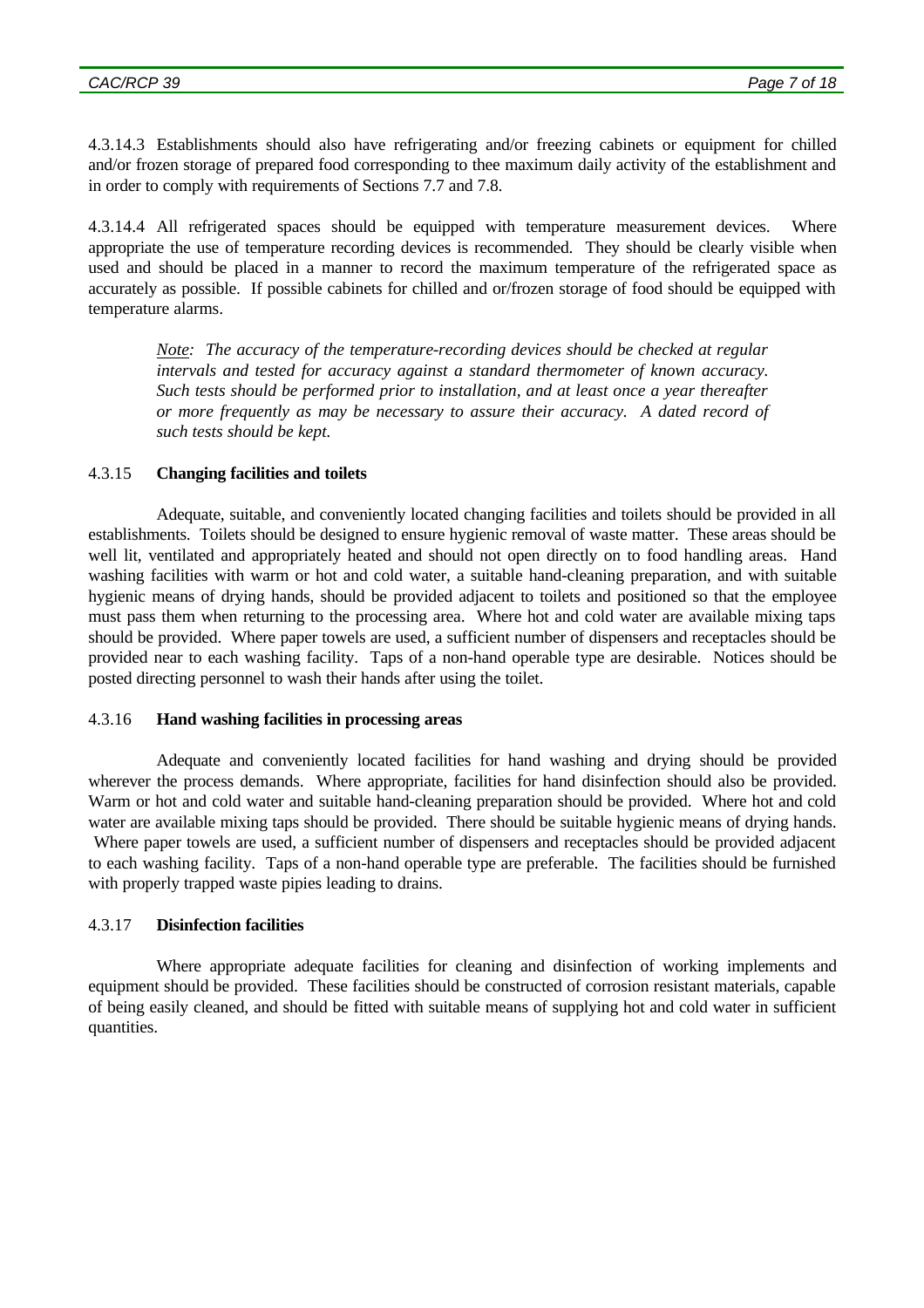## 4.3.18 **Lighting**

Adequate natural or artificial lighting should be provided throughout the establishment. Where appropriate, the lighting should not alter colours and the intensity should not be less than:

540 lux (50 foot candles) at all food preparation and inspection points

220 lux (20 foot candles) in work rooms

110 lux (10 foot candles) in other areas.

Light bulbs and fixtures suspended over food materials in any stage of production should be of a safety type and protected to prevent contamination of food in case of breakage.

### 4.3.19 **Ventilation**

4.3.19.1 Adequate ventilation should be provided to prevent excessive build-up of heat, steam condensation and dust and to remove contaminated air. The direction of the air flow within the plant should never be from a dirty area to a clean area. Ventilation openings should be provided with a screen or other protecting enclosure of non-corrodible material. Screens should be easily removable for cleaning.

A device for effectively removing cooking steam and vapors should be installed above cooking units.

In rooms where food is being handled after chilling the temperature should not exceed 15ºC. However, if the temperature of 15ºC cannot be maintained, food being handled or prepared should be exposed to room temperature for as short a time as possible; ideally, 30 minutes or less. (see 7.6)

### 4.3.20 **Facilities for storage of waste and inedible material**

Facilities should be provided for the storage of waste and inedible material prior to removal from the establishment. These facilities should be designed to prevent access to waste or inedible material by pests and to avoid contamination of food, potable water, equipment, building or roadways on the premises.

### 4.4 **Equipment and Utensils**

### 4.4.1 **Materials**

All equipment and utensils used in food handling areas and which may contact food should be made of material which does not transmit toxic substance, odour or taste, is non-absorbent, is resistant to corrosion and is capable of withstanding repeated cleaning, and disinfection. Surfaces should be smooth and free from pits and crevices. Suitable materials include stainless steel, synthetic wood and rubber substitutes. The use of wood and other materials which cannot be adequately cleaned and disinfected should be avoided except when their use would clearly not be source of contamination. The use of different metals in such a way that contact corrosion can occur should be avoided.

*CCP Note: Equipment and utensils constitute a source of potential cross-contamination. In addition to regular routine cleaning, it is essential that all equipment and utensils used for raw foods be thoroughly disinfected before they are used for cooked and precooked foods. If at all possible, separate utensils should be used for raw and cooked products. If this is not possible, thorough cleaning and disinfection is necessary.*

### 4.4.2 **Sanitary design, construction and installation**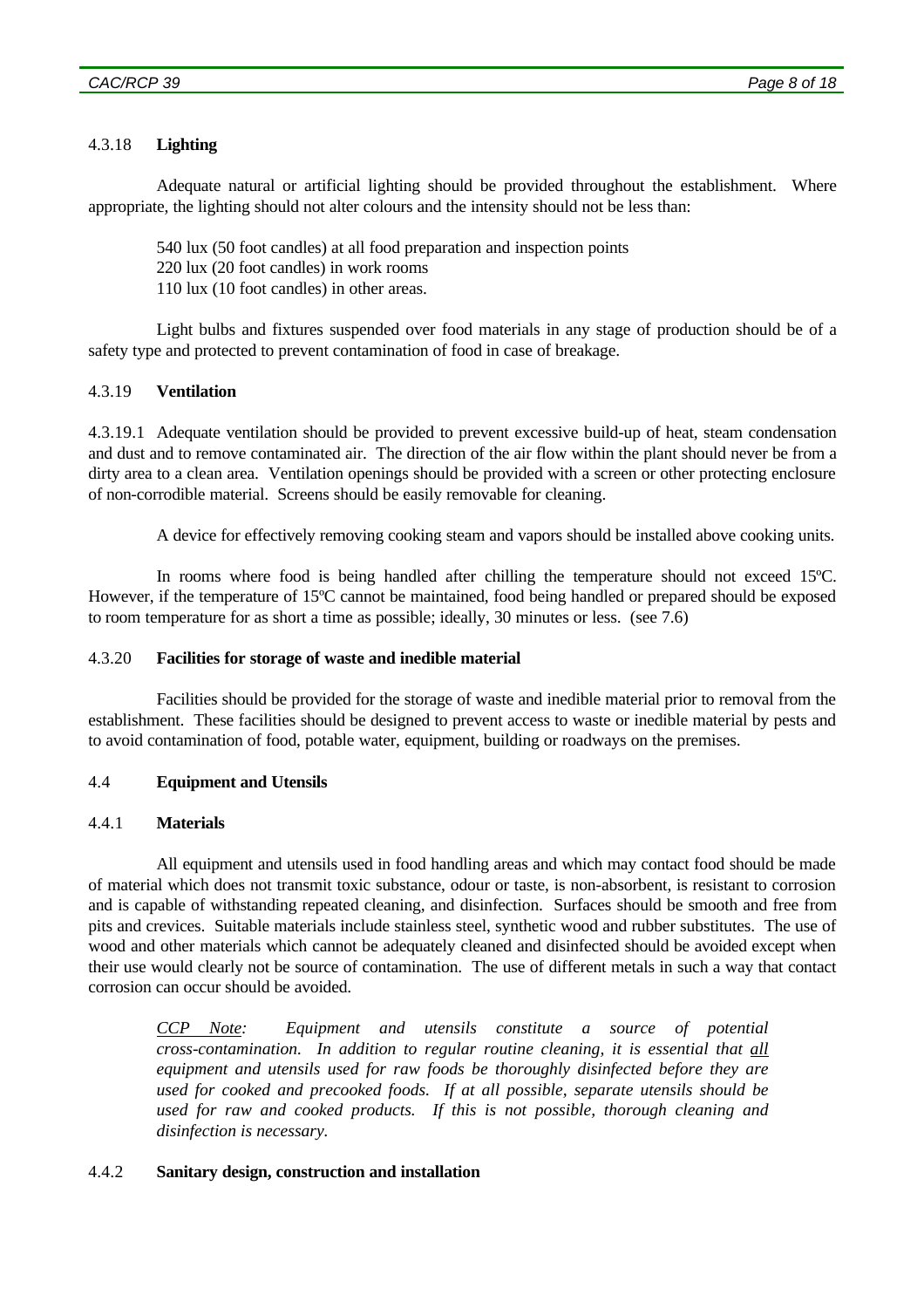4.4.2.1 *All equipment and utensils* should be designed and constructed to prevent hygienic hazards and permit easy and thorough cleaning and disinfection and, where practicable, be visible for inspection. Stationary equipment should be installed in a manner to permit easy access and thorough cleaning.

*Note: Only properly designed equipment is satisfactory for bulk cooking. Mass-catering cannot be performed safely merely by increasing size or quantity of the type of equipment traditionally used in conventional kitchens for preparation of individual dishes. The capacity of the equipment used should be adequate to permit the hygienic production of food.*

4.4.2.2 *Containers for inedible material and waste* should be leak proof, constructed of metal or other suitable impervious material which should be easy to clean or disposable and able to be closed securely.

### 4.4.3 **Equipment identification**

Equipment and utensils used for inedible materials or waste should be so identified and should not be used for edible products.

### 4.4.4 **Equipment and utensil storage**

Portable equipment such as spoons, beaters, pots and pans, etc., should be protected from contamination.

#### **SECTION IV - (B) SERVING ROOMS: DESIGN AND FACILITIES**

This section covers the area where food is served which may include re-heating and storage.

In principle, the requirements mentioned in Section IV - A. apply also to serving rooms.

Where the foods served are those defined in paragraph 2-6 a, paragraphs 4.3.14.2, 4.3.14.3 and 4.3.19.2 do not apply.

#### **SECTION V - ESTABLISHMENT: HYGIENE REQUIREMENTS**

### 5.1 **Maintenance**

The buildings, equipment, utensils and all other physical facilities of the establishment, including drains, should be maintained in good repair and in an orderly condition. As far as practicable, rooms should be kept free from steam, vapour and surplus water.

### 5.2 **Cleaning and Disinfection - Washing up**

5.2.1 Cleaning and disinfection should meet the requirements of this Code.

For further information on cleaning and disinfection procedures, see Annex I of the General Principles of Food Hygiene (CAC/VOL. A-Ed. 2, 2nd Rev. (1985)).

5.2.2 To prevent contamination of food, all equipment and utensils should be cleaned as frequently as necessary and disinfected whenever circumstances demand.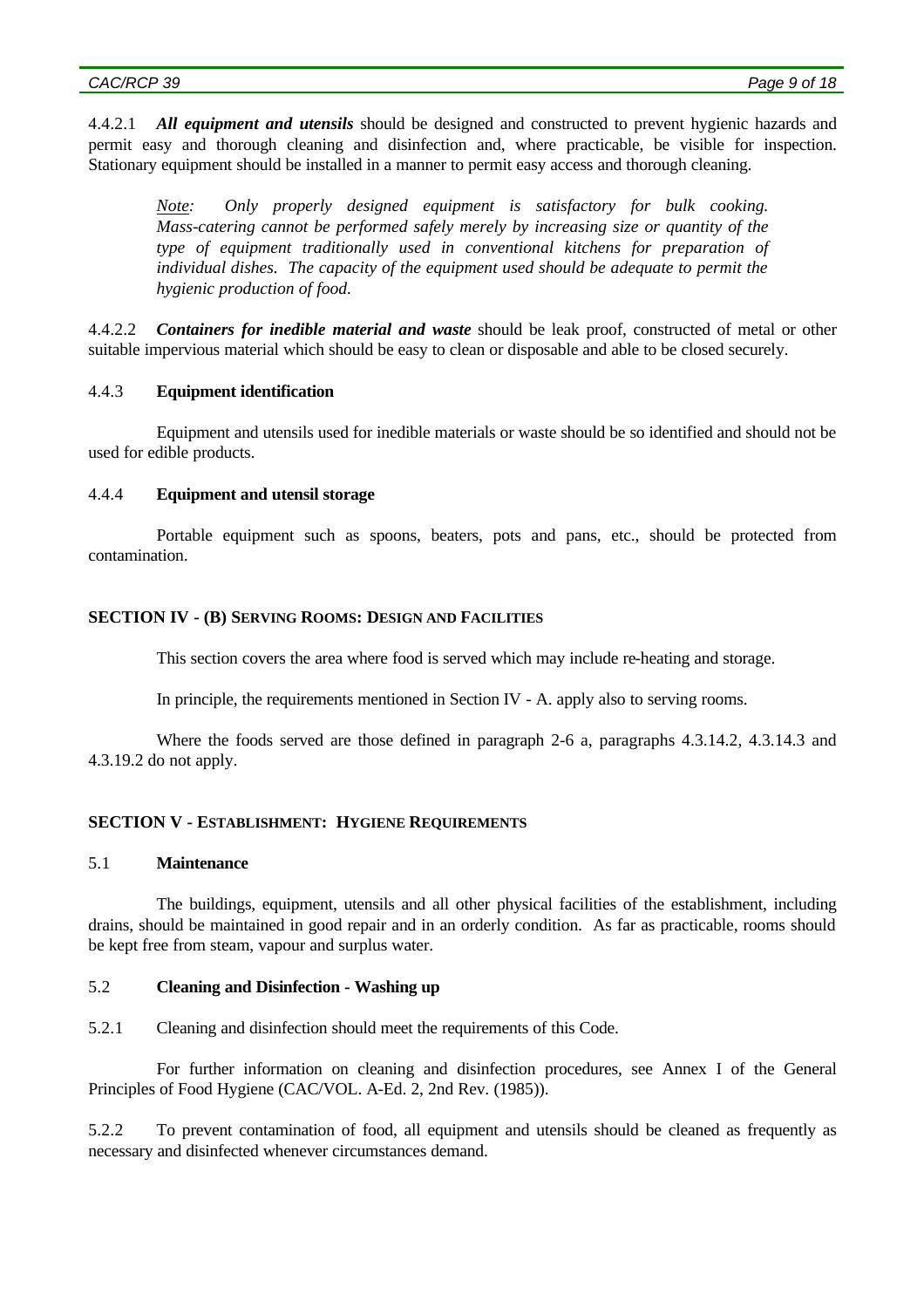*Note: Equipment, utensils etc. in contact with food, particularly raw food, (Fish, meat, vegetables) will be contaminated with micro-organisms. This may adversely affect products handled subsequently. Therefore, cleaning including dismantling is necessary at frequent intervals during the day, at least after every break and when changing from one food product to another. The purpose of dismantling cleaning and disinfection at the end of each working day is to hinder build-up of possibly pathogenic microflora. Monitoring should be done by regular inspection.*

5.2.3 Adequate precautions should be taken during cleaning or disinfection of rooms, equipment or utensils to prevent food from being contaminated by wash water, detergents and disinfectants. Cleaning solutions should be stored in adequately marked non-food containers. Detergents and disinfectants should be suitable for the purpose intended and should be acceptable to the official agency having jurisdiction. Any residues of these agents on a surface which may come in contact with food should be removed by thorough rinsing with potable water before the area or equipment is again used for handling food.

*Note: High pressure hoses produce aerosols and therefore should not be used during production. Care should be taken when using high pressure hoses not to contaminate food contact surfaces with organisms from floors, drains, etc. Presence of moisture may promote the growth of Listeria monocytogenes and other pathogenic microorganisms and, therefore, equipment and floors should be kept as dry as possible.*

5.2.4 Either immediately after cessation of work for the day or at such other times as may be appropriate, floors, including drains, auxiliary structures and walls of food handling areas should be thoroughly cleaned.

5.2.5 Maintenance, cleaning tools and cleaning chemicals such as brooms, mops, vacuum cleaners, detergents, etc. should be maintained and stored in a way that does not contaminate food, utensils, equipment or linens.

5.2.6 Changing facilities and toilets should be kept clean at all times.

5.2.7 Roadways and yards in the immediate vicinity of and serving the premises should be kept clean.

### 5.3 **Hygiene Control Programme**

A permanent written cleaning and disinfection procedure schedule should be drawn up for each establishment to ensure that all areas are appropriately cleaned and that critical areas, equipment and material are designated for special attention. A single individual who should preferably be a permanent member of the staff of the establishment and whose duties should be independent of production, should be appointed to be responsible for the cleanliness of the establishment. He should have a thorough understanding of the significance of contamination and the hazards involved. All cleaning personnel should be well-trained in cleaning techniques.

## 5.4 **Storage and Disposal of Wastes**

In kitchen and food preparation rooms, by-products and waste products should be collected in single-use leak-proof bags or in properly labelled re-usable containers. These should be sealed or covered and taken from the working area as soon as they are full or after each working period and placed (single-use bags) or emptied (re-usable containers) in covered waste bins which must never be introduced into the kitchen. Re-usable containers should be cleaned and disinfected each time they are taken back into the kitchen.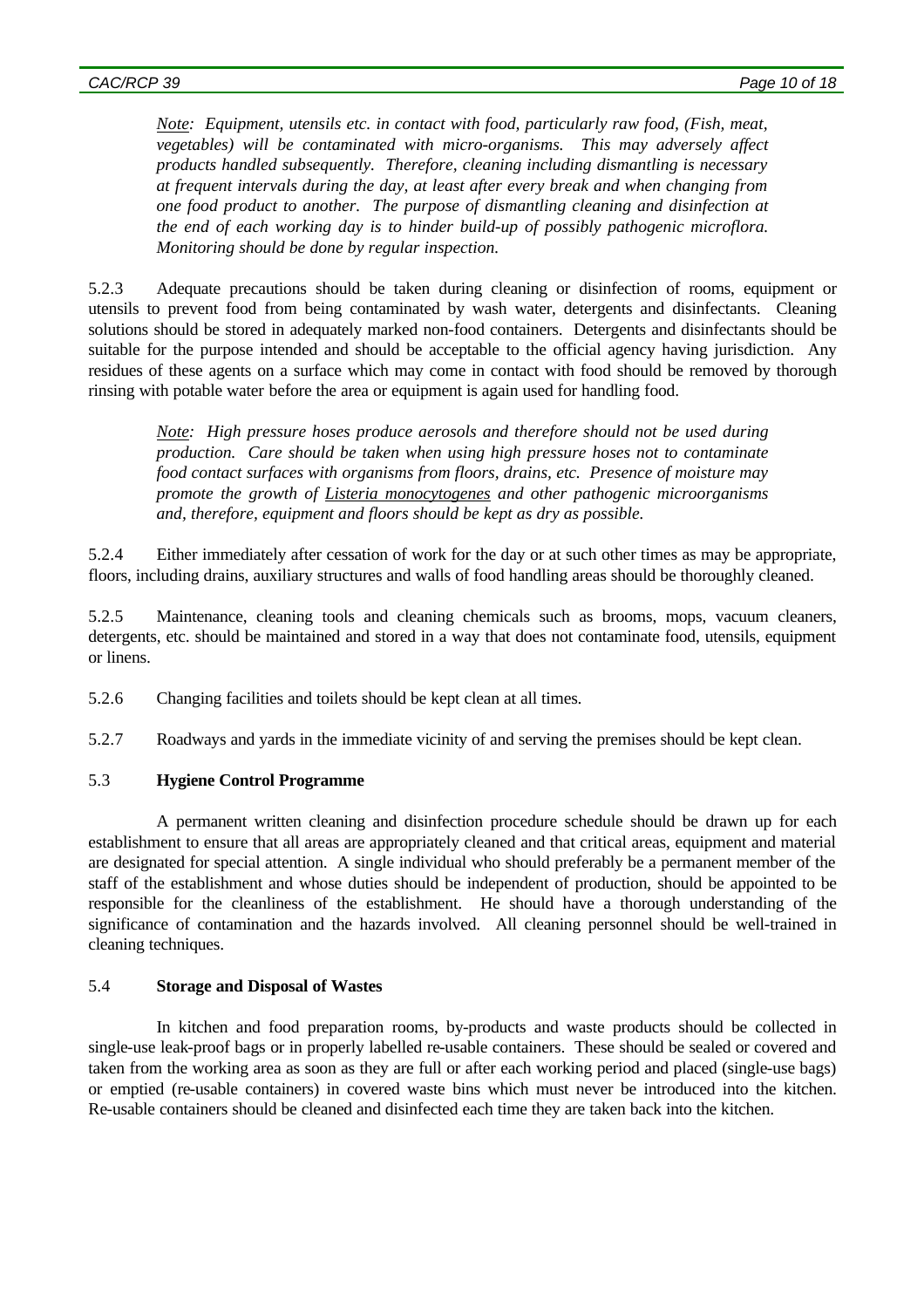Waste bins should be kept in a closed area reserved for the purpose separate from the food storage rooms. The area should be kept at as low a temperature as possible, well ventilated, protected from insects and rodents and should be easy to clean, wash and disinfect. The waste bins should be cleaned and disinfected each time after use.

Cartons and wrappers should, as soon as they are empty, be removed under the same conditions as waste materials. Waste compressing equipment should be separated from any food handling area.

If a system of ducted waste disposal is in use, it is imperative that offal, scraps and waste be placed in closed single-use bags. The duct opening should be cleaned and disinfected daily.

## 5.5 **Exclusion of Domestic Animals**

Animals that are uncontrolled or that could be a hazard to health should be excluded from establishments.

## 5.6 **Pest Control**

5.6.1 There should be an effective and continuous programme for the control of pests. Establishments and surrounding areas should be regularly examined for evidence of infestation.

*Note: Insects and rodents are known carriers of pathogenic bacteria from areas of contamination to prepared foods and food contact surfaces therefore their presence in food preparation areas should be prevented.*

5.6.2 Should pests gain entrance to the establishment, eradication measures should be instituted. Control measures involving treatment with chemical, physical or biological agents should only be undertaken under direct supervision of personnel who have a thorough understanding of the potential hazards to health resulting from the use of these agents including those hazards which may arise from residues retained in the product. Such measures should only be carried out in accordance with the recommendations of the official agency having jurisdiction. Appropriate records of pesticide usage should be maintained.

5.6.3 Pesticides should only be used if other precautionary measures cannot be used effectively. Before pesticides are applied, care should be taken to safeguard all food, equipment and utensils from contamination. After application, contaminated equipment and utensils should be thoroughly cleaned to remove residues prior to being used again.

*CCP-Note: Records of pesticide usage should be kept and periodically checked by a responsible supervisor.*

## 5.7 **Storage of Hazardous Substances**

5.7.1 Pesticides or other non-food substances which may represent a hazard to health should be suitably labelled with a warning about their toxicity and use. They should be stored in locked rooms or cabinets used only for that purpose and disposed and handled only by authorized and properly trained personnel. Extreme care should be taken to avoid contamination of food. Food containers or containers which are used to handle food, should not be used to measure, dilute, dispense or store pesticides or other substances.

5.7.2 Except when necessary for hygienic or processing purposes, no substance which could contaminate food should be used or stored in food handling areas.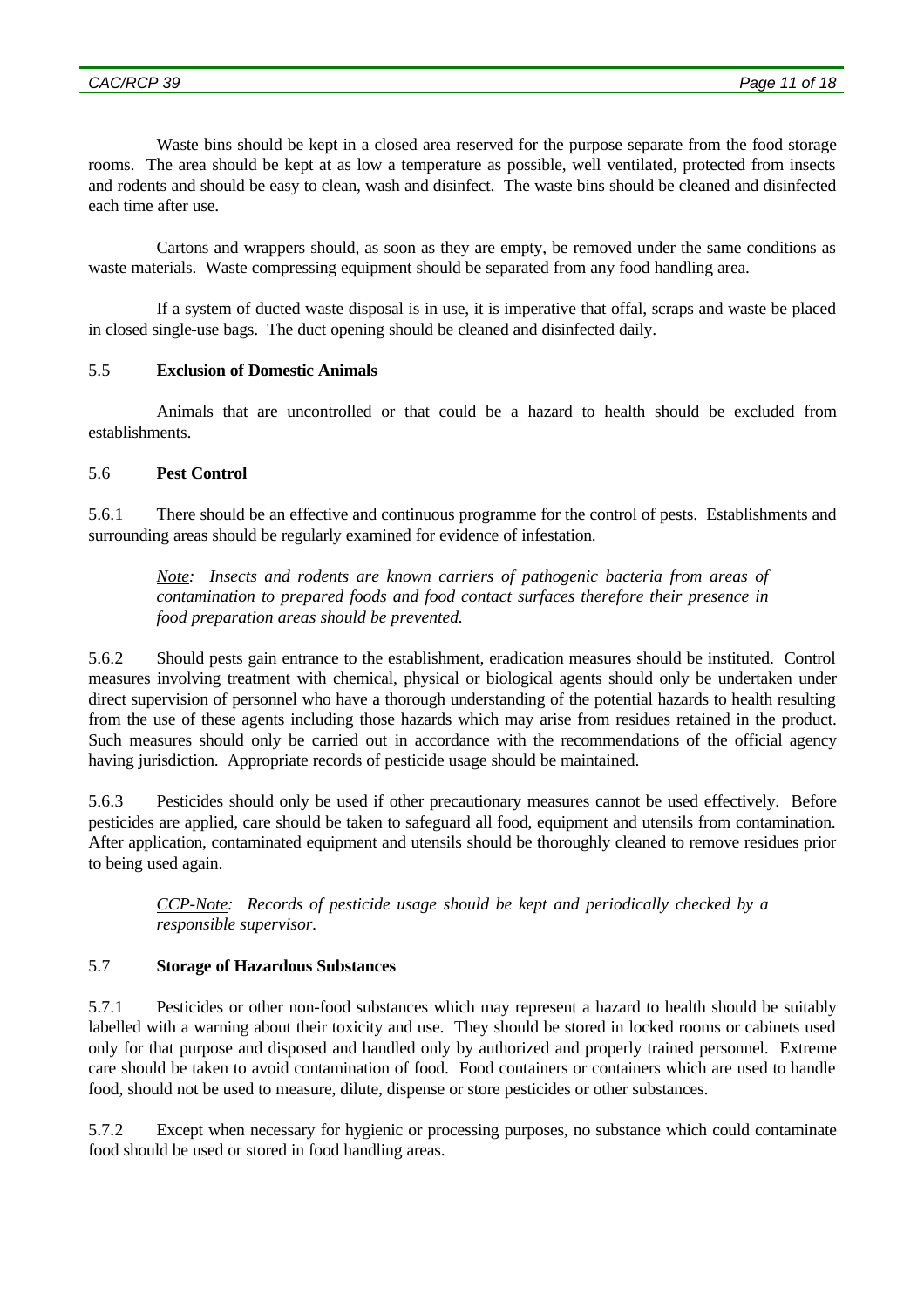## 5.8 **Personnel Effects and Clothing**

Personal effects and clothing should not be deposited in food handling areas.

### **SECTION VI - PERSONNEL HYGIENE AND HEALTH REQUIREMENTS**

## 6.1 **Hygiene Training**

Managers of establishments should arrange for adequate and continuing training of every food handler in hygienic handling of food and in personal hygiene so that they understand the precautions necessary to prevent contamination in food. Instruction should include relevant parts of this Code.

### 6.2 **Medical Examination**

Persons who come in contact with food in the course of their work should have a medical examination prior to their employment if the official agency having jurisdiction, acting on medical advice, considers that this is necessary, whether because of epidemiological considerations, the nature of food prepared in a particular establishment of the medical history of the prospective food handler. Medical examination of a food handler should be carried out at other times when clinically or epidemiologically indicated.

### 6.3 **Communicable Diseases**

The management should take care to ensure that no person, while known or suspected to be suffering from, or to be a carrier of a disease likely to be transmitted through food or while afflicted with infected wounds, skin infections, sores, or with diarrhoea, is permitted to work in any food handling area in any capacity in which there is any likelihood of such a person directly or indirectly contaminating food with pathogenic microorganisms. Any persons so affected should immediately report to the management that he/she is ill.

*Note: If an employee is restricted from working in a food handling area because of a communicable disease, he/she should receive clearance from a competent medical professional before returning to work.*

### 6.4 **Injuries**

Any person who has a cut or wound should not continue to handle food or food contact surfaces until the injury is completely protected by a waterproof covering which is firmly secured, and which is conspicuous in colour. Adequate first aid facilities should be provided for this purpose.

### 6.5 **Washing of Hands**

Every person engaged in a food handling area should wash his/her hands frequently and thoroughly with a suitable cleaning preparation under running warm, potable water while on duty. Hands should always be washed before commencing work, immediately after using the toilet, after handling contaminated material and whenever else necessary.

Hands should be washed and disinfected immediately after handling any material which might be capable of transmitting disease, or contaminating food or equipment. Notices requiring hand-washing should be displayed. There should be adequate supervision to ensure compliance with this requirement.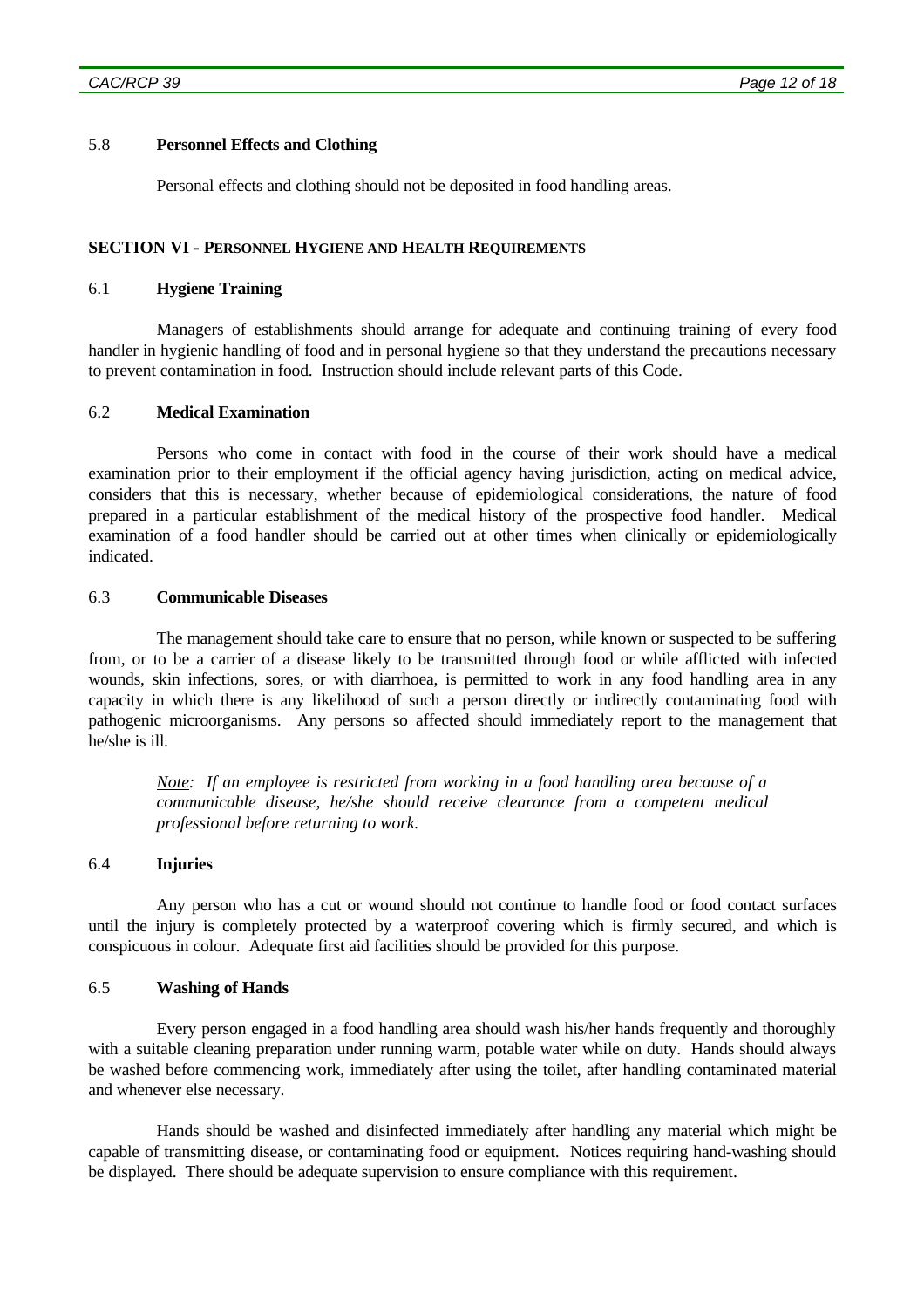### 6.6 **Personal Cleanliness**

Every person engaged in a food handling area should maintain a high degree of personal cleanliness while on duty, and should at all times while so engaged wear suitable protective clothing including head covering and footwear, all of which articles should be cleanable unless designed to be disposed of and should be maintained in a clean condition consistent with the nature of the work in which the person is engaged.

Aprons and similar items should not be washed and/or dried in food handling or preparation areas. During periods where food is manipulated by hand, any jewellery that cannot be adequately disinfected should be removed from the hands. Personnel should not wear any insecure jewellery when engaged in food handling.

### 6.7 **Personal Behaviour**

Any behaviour which could result in contamination of food, such as eating, use of tobacco, chewing (e.g. gum, sticks, betel nuts, etc.) or unhygienic practices such as spitting should be prohibited in food handling areas.

### 6.8 **Gloves**

Gloves, if used in the handling of food products, should be maintained in a sound, clean and sanitary condition. The wearing of gloves does not exempt the operator from having thoroughly washed hands.

*Note: Gloves may be useful in protecting the food handler from the product and also may improve the sanitary handling of food. Torn or punctured gloves should be discarded to avoid leakage of any accumulated perspiration, which will contaminate food with high numbers of micro-organisms. Chain mail gloves are particularly difficult to clean and disinfect because of their construction: careful cleaning followed by heating or prolonged immersion in disinfectant is necessary. Gloves must be made from materials suitable for food contact. Some gloves made from reprocessed fibres may not be suitable when handling food.*

### 6.9 **Visitors**

Precautions should be taken to prevent visitors to food handling areas from contaminating food. These may include the use of protective clothing. Visitors should observe the provisions recommended in paragraphs 5.8, 6.3, 6.4 and 6.7.

### 6.10 **Supervision**

Responsibility for ensuring compliance by all personnel with all requirements of paragraphs 6.1 - 6.9 inclusive should be specifically allocated to competent supervisory personnel.

## **SECTION VII - ESTABLISHMENT: HYGIENIC PROCESSING REQUIREMENTS**

### 7.1 **Raw Material Requirements**

7.1.1 No raw materials or ingredient should be accepted by the establishment if known to contain parasites, microorganisms or toxic, decomposed or extraneous substances which will not be reduced to acceptable levels by normal plant procedures of sorting and/or preparation or processing.

7.1.2 Raw materials or ingredients should be inspected and sorted prior to the cooking process and where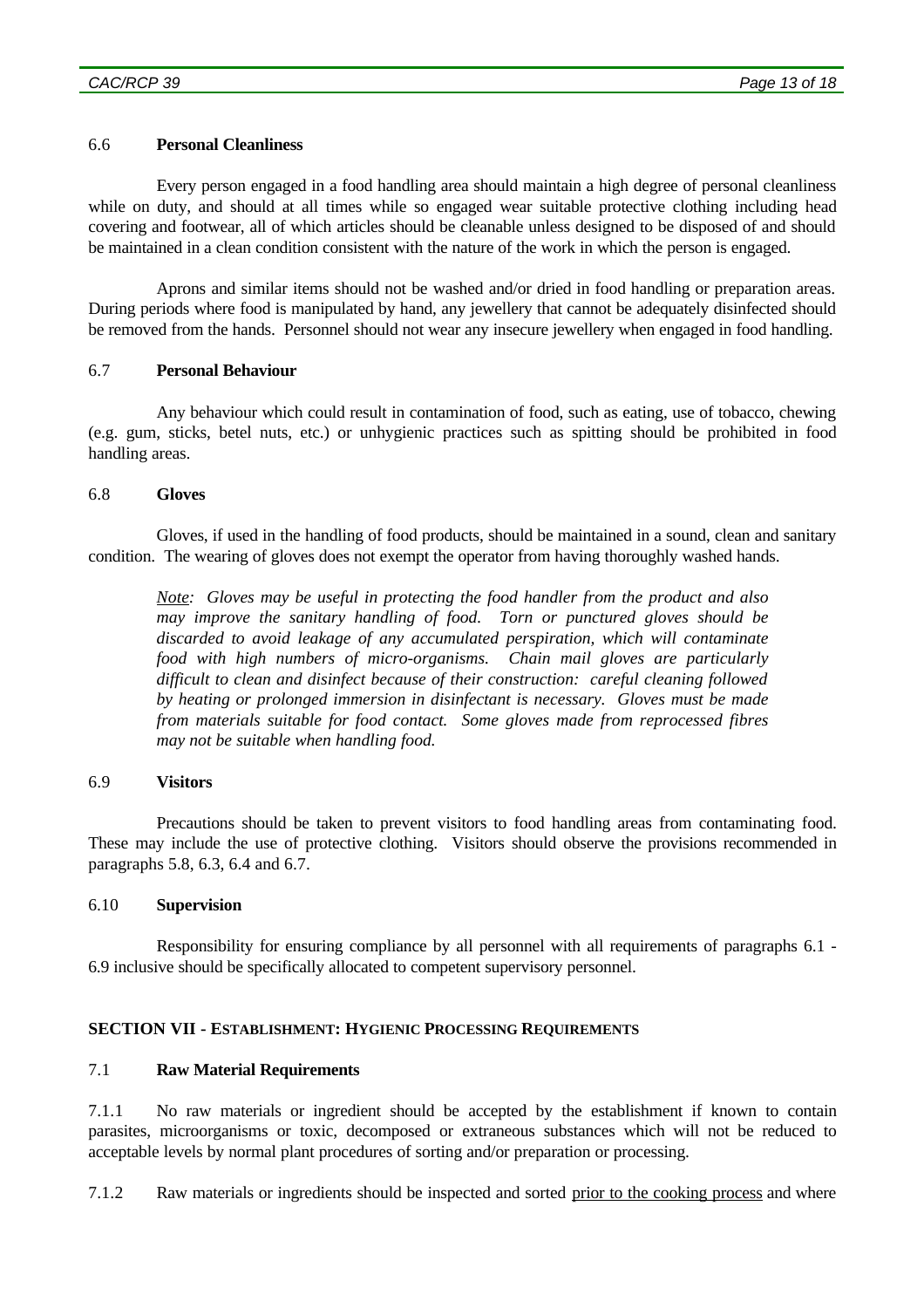necessary laboratory tests should be made. Only clean sound raw materials or ingredients should be used in preparation of food.

7.1.3 Raw materials and ingredients stored on the premises of the establishment should be maintained under conditions that will prevent spoilage, protect against contamination and minimize damage. Stocks of raw materials and ingredients should be supplied frequently and regularly, and excessive quantities should not be stored.

7.1.4 Chill stored raw foods of animal origin between 1 and 4°C. Other raw foods which require refrigeration, such as certain vegetables, should be stored at as low a temperature as quality permits.

*Note: First in - first out is a good general principle. But age alone may be an imperfect indication of quality. The history of raw materials in terms of intrinsic quality and temperature history also needs to be taken into account so that different batches can be used in proper sequence. For chilled raw materials the colder the storage temperature, without freezing, the better. Some common human pathogens can grow, albeit slowly, at chill temperatures. Yersinia enterocolitica can grow very slowly at 0°C, Clostridium botulinum type E and non-proteolytic types B and F at 3.3°C and Listeria monocytogenes at 0°C.*

7.1.5 Frozen raw materials which are not immediately used should be maintained or stored at or below -18  $\mathrm{C}$ .

## 7.2 **Prevention of Cross-Contamination**

7.2.1 Effective measures should be taken to prevent contamination of cooked and pre-cooked foods by direct or indirect contact with material at an earlier stage of the process. Raw food should be effectively separated from cooked and pre-cooked foods. (See also 4.4.1).

*Note: Raw meat, poultry, eggs, fish and shellfish and rice are frequently contaminated with food-borne pathogens when they reach food service establishments. Poultry, for example, frequently harbours salmonellae which may be spread to surfaces of equipment, to the hands of workers and to other materials. The possibility of cross-contamination should always be considered.*

7.2.2 Persons handling raw materials or semi-processed products capable of contaminating the end product should not come into contact with any end product unless and until they discard all protective clothing worn by them during the handling of raw materials or semi-processed products which have come into direct contact with or have been soiled by raw materials or semi-processed products and have changed into clean protective clothing.

7.2.3 Hands should be washed thoroughly between handling products at different stages of processing.

*Note: Food handlers can be a source of contamination. For example, cooked ingredients in potato salad can become contaminated by food handlers during mixing and preparation. Hazard analysis should therefore include observations of food handling and hand-washing practices of the kitchen staff.*

7.2.4 Potentially hazardous raw products should be processed in separate rooms, or in areas that are separated by a barrier, from areas used for preparing ready to eat foods.

7.2.5 All equipment which has been in contact with raw materials or contaminated material should be thoroughly cleaned and disinfected prior to being used for contact with cooked or pre-cooked foods. It is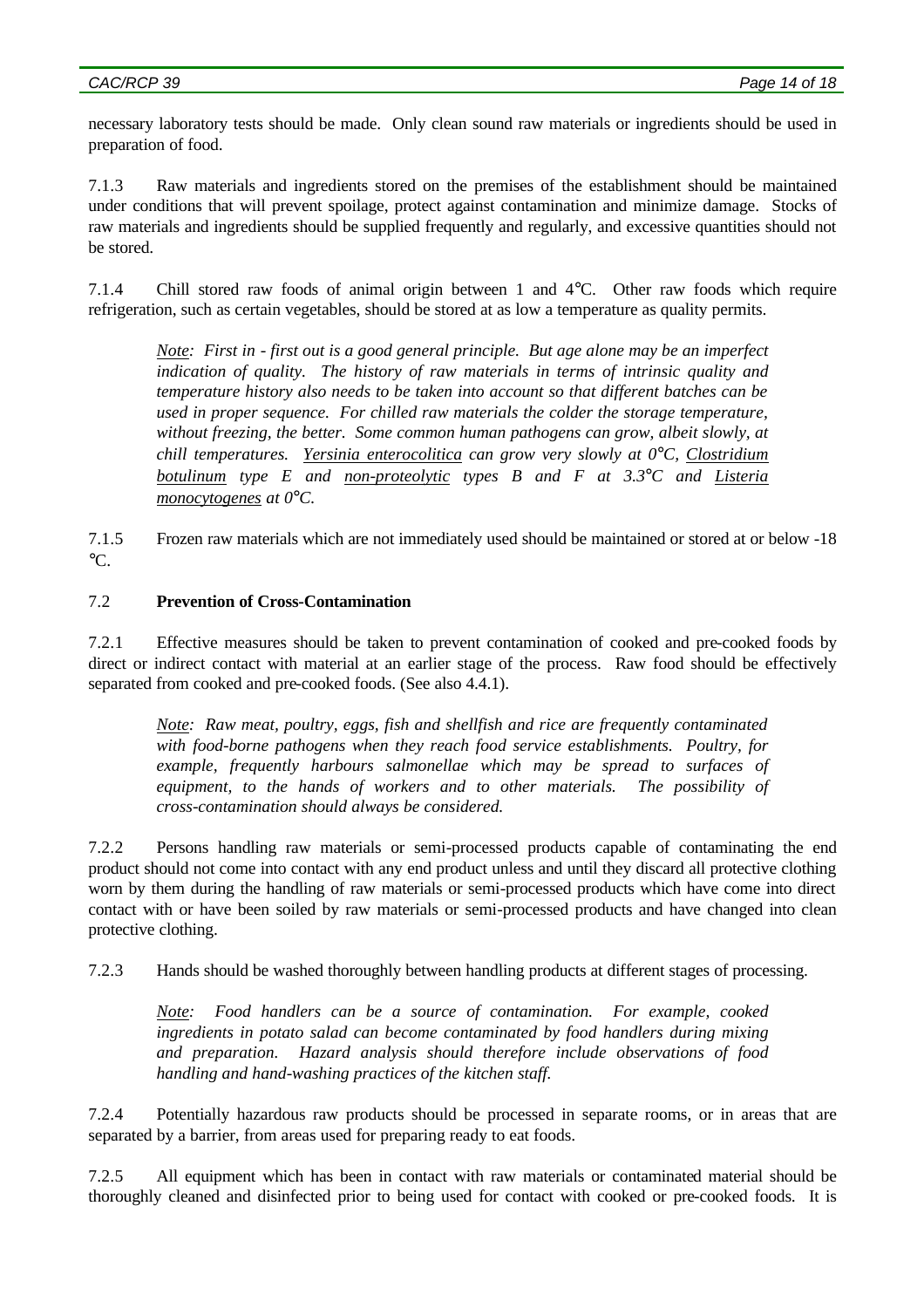preferable to have separate equipment for handling of raw materials and cooked pre-cooked foods, in particular apparatus for slicing and mincing.

### 7.3 **Use of Water in the Food Process**

Raw fruits and vegetables to be used in meals should be thoroughly washed in potable water before addition to the meals.

### 7.4 **Thawing**

7.4.1 Frozen products, especially frozen vegetables can be cooked without thawing. However, large pieces of meat or large poultry carcasses often do need to be thawed before cooking.

7.4.2 When thawing is carried out as an operation separated from cooking this should be performed only in:

a) a refrigerator or purpose-built thawing cabinet maintained at a temperature of 4°C or below.

or

b) running potable water maintained at a temperature not above 21°C for a period not exceeding 4 hours.

or

c) a commercial microwave oven only when the food will be immediately transferred to conventional cooking units as part of a continuous cookingprocess or when the entire, uninterrupted cooking process takes place in the microwave oven.

*CCP Note: Hazards associated with thawing include cross-contamination from drip and growth of micro-organisms on the outside before the inside has thawed. Thawed meat and poultry products should be checked frequently to make sure the thawing process is complete before further processing or the processing time should be increased to take into account the temperature of the meat.*

## 7.5 **Cooking Process**

*Note: The cooking process should be designed to maintain as far as possible the nutritional value of the food.*

*Note: Use only fats or oils destined for this purpose. Frying fats and oils should not be overheated. The temperature is dependent on the nature of the oil or fat used. Follow the instructions of the supplier or the jurisdictionalrequirements if they exist, but frying fats or oils should not be heated above 180°C.*

*Fats and oils should be filtered before each frying operation to remove particles of food with a filter especially adapted for this purpose. (Deep-fryer should be equipped with a tap to allow for evacuation of oil from the bottom). The quality of oil or fat should regularly be checked for odour, taste and smoking colour, and if necessary, changed. If the quality is suspect, the frying oil can be checked by commercial test kit. If the result of this test is positive, a sample can be further examined for smoke point, free fatty acids and especially for polar compounds.*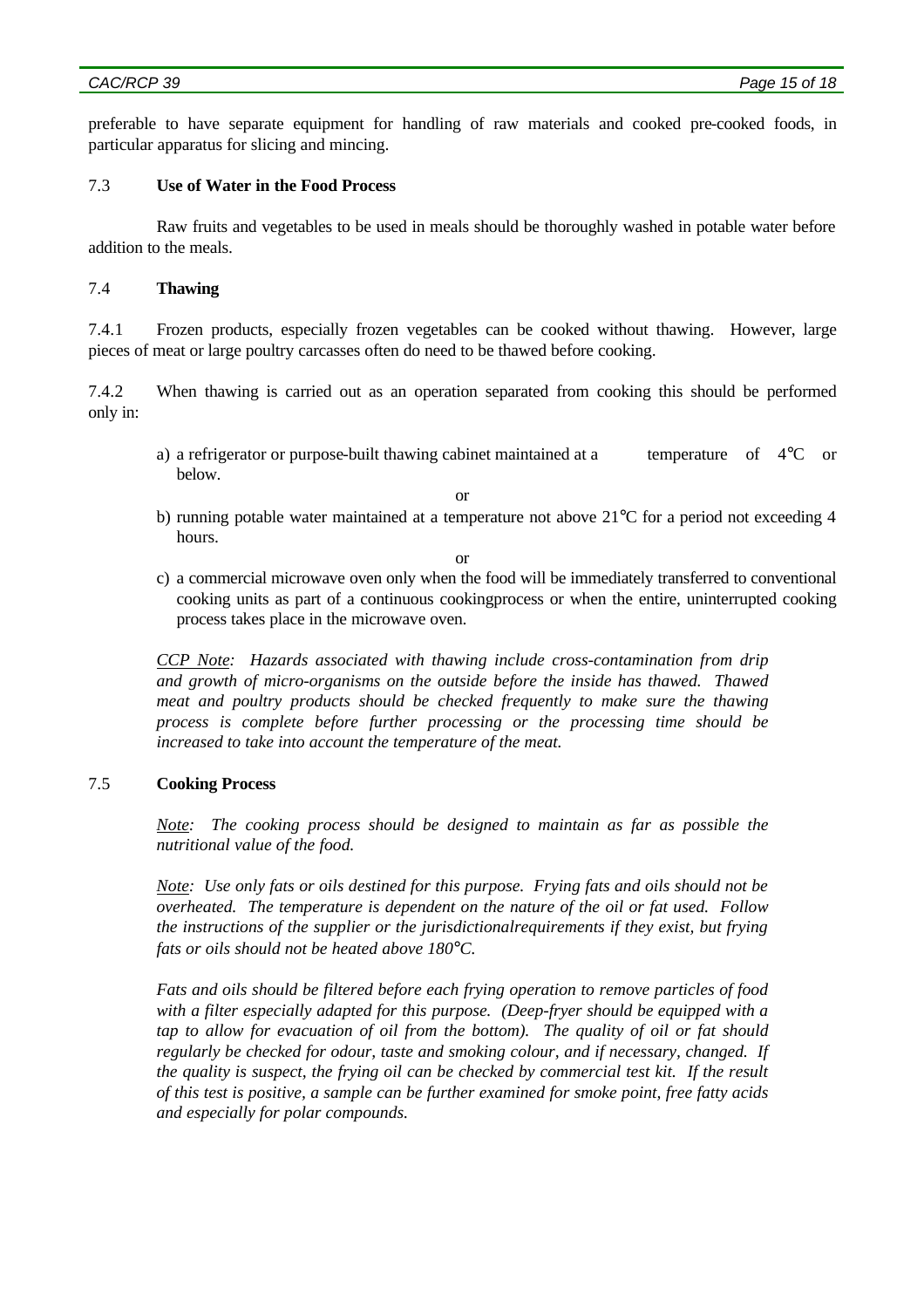*CCP Note: Frying fats or oils can become dangerous for consumer's health. Quality of frying fats or oils should be strictly controlled.*

*Note: Frying fats and oils should not be over-heated. Fats and oils should be changed immediately as soon as any changes in colour, flavour or odour are evident.*

7.5.1 The time and temperature of cooking should be sufficient to ensure the destruction of non-sporing pathogenic micro-organisms.

*Note: Boned rolled joints of meat are convenient for cooking, but the operation of removing the bone and rolling the meat will transfer microbes from the surface to the centre, where they are better protected from the heat of cooking. For the safe production of rare cooked beef, the centre of joints must reach a minimum of 63°C in order to eliminate contaminating salmonellae. The proper use of other time/temperature combinations which would ensure safety is acceptable.*

For large poultry carcasses which are not normally cooked to a rare state or eaten rare, and where salmonellae are also a hazard, salmonellae will be killed if a temperature of 74°C is achieved in the deep thigh muscle. It is not advisable to stuff the body cavity of large poultry carcasses because (a) the stuffing can be contaminated with salmonellae and may not achieve a temperature high enough to kill them, and (b) spores of *Clostridium perfringens* will survive cooking. Other techniques are available to allow for safe preparation of stuffed carcasses, such as limiting volume, establishing geometric center time/temperature controls and immediate removal of stuffing for service or to facilitate cooling. Stuffed birds cool very slowly and *Clostridium perfringens* will germinate and multiply during this time. The effectiveness of the cooking process should be checked regularly by measuring the temperature in the relevant parts of the foods.

7.5.2 When grilled, roasted, braised, fried, blanched, poached, boiled, or cooked products are not intended for consumption on the day they are prepared, the cooking process should be followed by cooling as quickly as possible.

## 7.6 **Portioning Process**

7.6.1 Strict conditions of hygiene should apply at this stage in the process. The portioning process should be completed within the minimum practicable period of time which should not exceed 30 minutes for any chilled product.

7.6.2 Only well cleaned and disinfected containers should be used.

7.6.3 Containers with lids are preferred so that the food is protected against contamination.

7.6.4 In large scale systems where the portioning process of cook-chilled foods can not be performed in 30 minutes, this portioning should take place in a separate area in which the ambiant temperature should be 15°C. The temperature of the food should be monitored by temperature probes. The product should be served immediately or placed in cold storage at 4°C.

## 7.7 **Chilling Process and Storage Conditions of Chilled Food**

7.7.1 Immediately after preparation chilling should be carried out as quickly and efficiently as possible.

7.7.2 The temperature in the center of the food product should be reduced from 60°C to 10°C in less than two hours; the product should then be immediately stored at 4°C.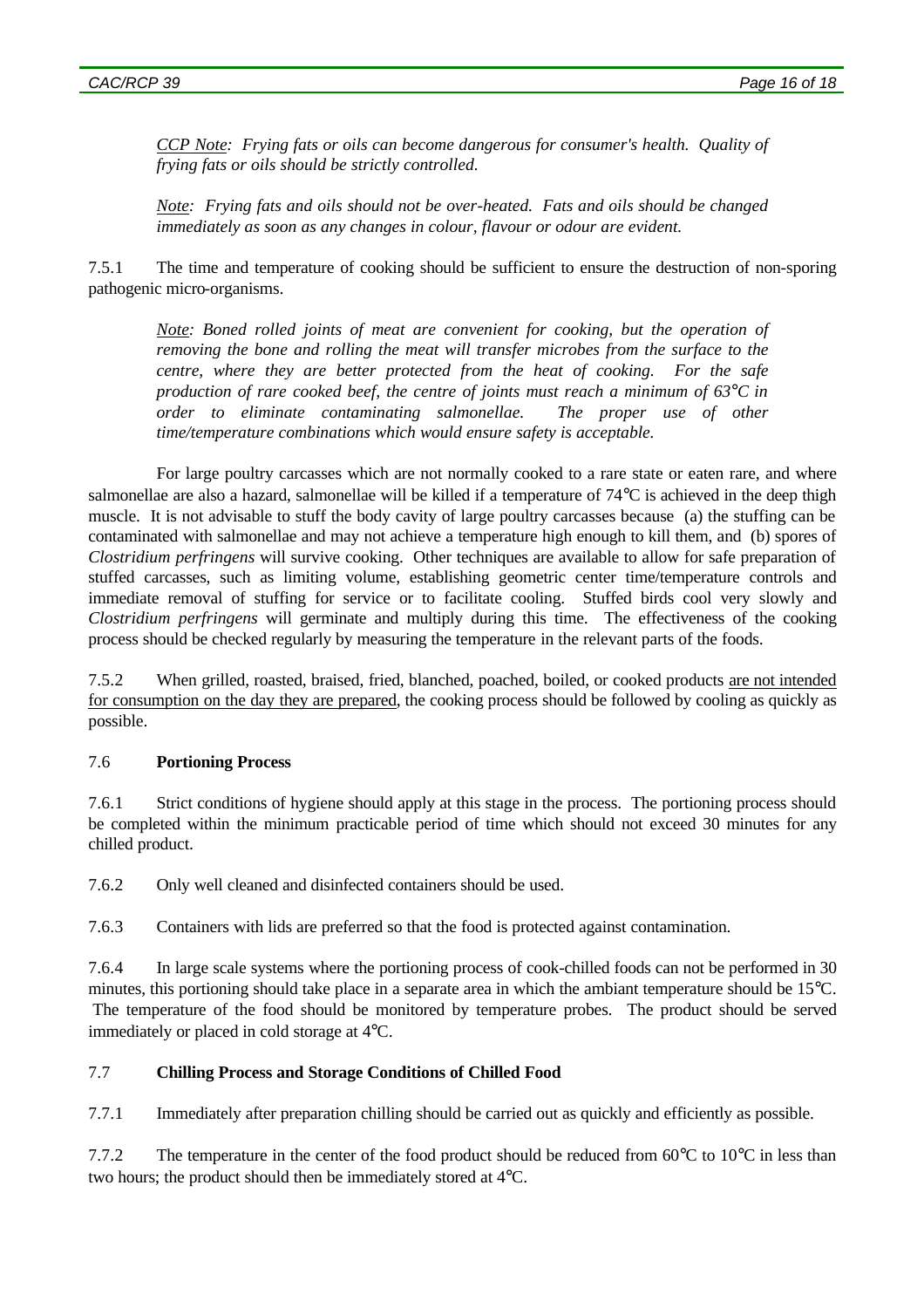*Note: Epidemiological information indicates that the most important factors contributing to the occurrence of food-borne disease outbreaks are related to operations that follow cooking; for instance, if cooling is far too slow, so that any part of the food stays for a dangerously long time in the temperature range between 60°C and 10°C where harmful micro-organisms may grow; therefore, the product should not be maintained in this temperature range for more than 4 hours. Hazard analysis must assess conditions of chilling.*

7.7.3 As soon as the chilling is complete the products should be put into a refrigerator. The temperature should not exceed +4°C in any part of the product and should be maintained until final use. Regular monitoring of the storage temperature is necessary.

7.7.4 The storage period between the preparation of chilled food and consumption should not be longer than five days including both the day of cooking and the day of consumption.

*Note: The storage period of five days is directly related to the storage temperature of +4°C.*

## 7.8 **Freezing Process and Storage Conditions of Frozen Food**

7.8.1 Immediately after preparation freezing should be carried out as quickly and efficiently as possible.

7.8.2 Cooked-frozen foods should be kept at or below -18°C. Regular monitoring of the storage temperature is necessary.

7.8.3 Cooked-frozen foods can be stored at or below 4°C but for not more than five days and should not be refrozen.

## 7.9 **Transport**

7.9.1 Hygienic requirements inside vehicles transporting cooked and precooked foods are also applicable.

7.9.2 During transport the food should be protected against dust and other pollution.

7.9.3 Vehicles and/or containers intended for transporting heated food should be designed to maintain food at at least 60°C.

7.9.4 Vehicles and/or containers intended for transporting cooked-chilled food should be appropriate for this transport. The transport vehicle is designed to maintain the temperature of the already chilled food and not to chill the food. The temperature of the cooked-chilled foods should be maintained at 4°C but may rise to 7°C for a short period during transport.

7.9.5 Vehicles and/or containers intended for transporting cooked-frozen food should be appropriate for this transport. The temperature of the cooked-frozen food should be maintained at or below -18°C, but may rise to -12°C for a short period of time during transport.